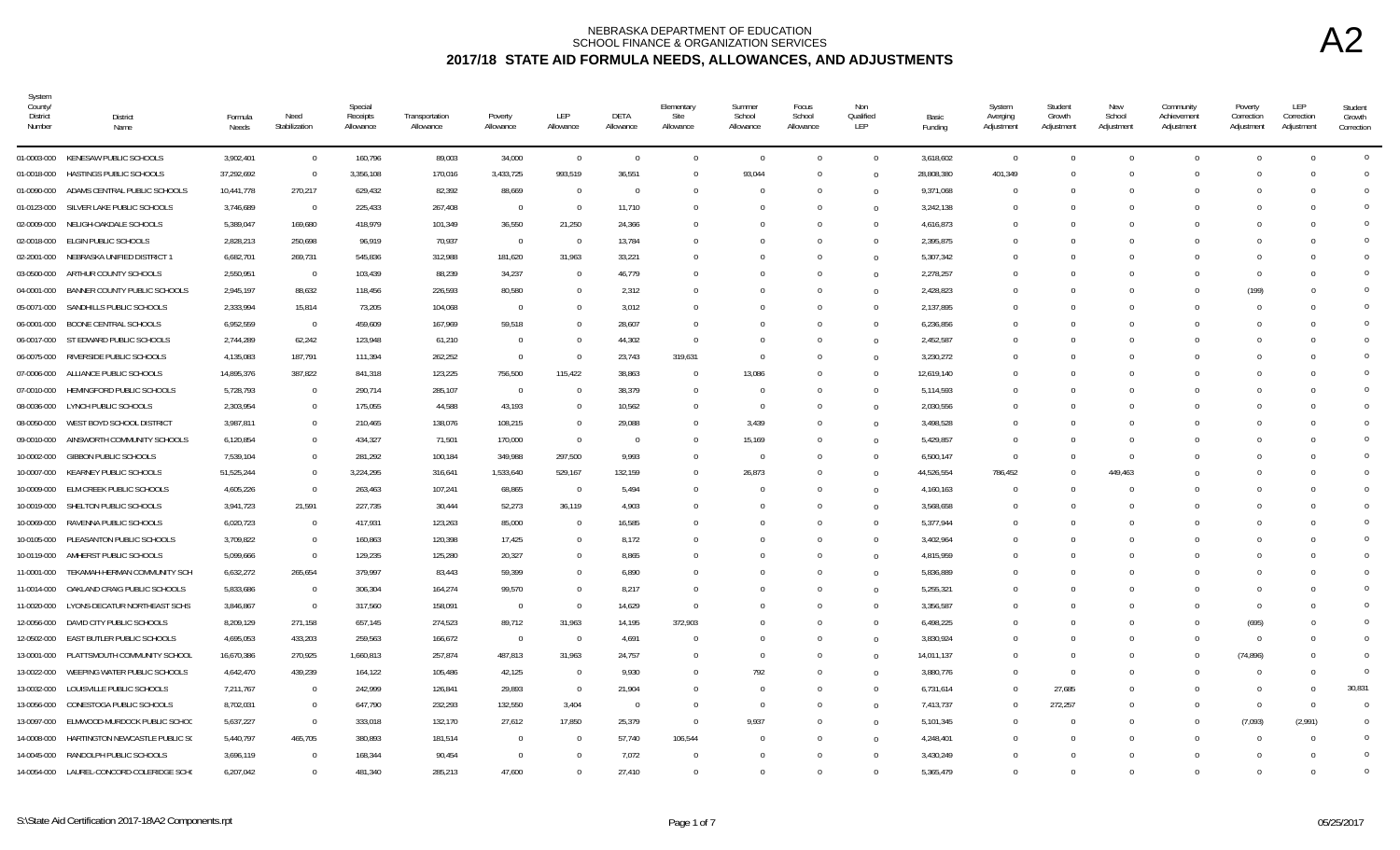| System<br>County/<br>District<br>Number | District<br>Name                   | Formula<br>Needs | Need<br>Stabilization | Special<br>Receipts<br>Allowance | Transportation<br>Allowance | Poverty<br>Allowance | LEP<br>Allowance | DETA<br>Allowance | Elementary<br>Site<br>Allowance | Summer<br>School<br>Allowance | Focus<br>School<br>Allowance | Non<br>Qualified<br>LEP | Basic<br>Funding | System<br>Averging<br>Adjustment | Student<br>Growth<br>Adjustment | New<br>School<br>Adjustment | Community<br>Achievement<br>Adjustment | Poverty<br>Correction<br>Adjustment | LEP<br>Correction<br>Adjustment | Student<br>Growth<br>Correction |
|-----------------------------------------|------------------------------------|------------------|-----------------------|----------------------------------|-----------------------------|----------------------|------------------|-------------------|---------------------------------|-------------------------------|------------------------------|-------------------------|------------------|----------------------------------|---------------------------------|-----------------------------|----------------------------------------|-------------------------------------|---------------------------------|---------------------------------|
|                                         | 14-0101-000 WYNOT PUBLIC SCHOOLS   | 2,974,596        | (142, 359)            | 137,572                          | 138,897                     | 56,908               | $\overline{0}$   | 11,858            | $\Omega$                        | $\Omega$                      | $\Omega$                     | $\mathbf{0}$            | 2,530,066        | $\Omega$                         | $\Omega$                        | 241,654                     | $\Omega$                               | $\Omega$                            | $\bigcap$                       | $\overline{0}$                  |
| 15-0010-000                             | CHASE COUNTY SCHOOLS               | 8,041,970        | $\overline{0}$        | 218,912                          | 291,447                     | 69,262               | 175,865          | 12,059            |                                 | $\Omega$                      |                              | $\overline{0}$          | 7,274,425        | $\Omega$                         |                                 |                             | $\Omega$                               | $\Omega$                            |                                 | $\Omega$                        |
| 15-0536-000                             | WAUNETA-PALISADE PUBLIC SCHS       | 3,900,843        | $\overline{0}$        | 159,444                          | 341,107                     | 104,934              | $\Omega$         | 75,596            | $\Omega$                        | $\Omega$                      |                              | $\Omega$                | 3,219,762        | $\Omega$                         |                                 | $\Omega$                    | $\Omega$                               | $\Omega$                            |                                 | $\Omega$                        |
| 16-0006-000                             | VALENTINE COMMUNITY SCHOOLS        | 7,986,518        | 645,297               | 610,371                          | 72,463                      | $\overline{0}$       | $\theta$         | 31,296            | 213,087                         | $\Omega$                      | $\Omega$                     | $\overline{0}$          | 6,414,004        | - 0                              |                                 |                             | $\Omega$                               | $\Omega$                            |                                 | $\Omega$                        |
| 16-0030-000                             | CODY-KILGORE PUBLIC SCHS           | 2,873,102        | $\overline{0}$        | 70,933                           | 95,376                      | 18,497               | $\Omega$         | 7,606             | $\Omega$                        | $\Omega$                      |                              | $\Omega$                | 2,680,690        | $\Omega$                         |                                 |                             | $\Omega$                               | $\Omega$                            | $\Omega$                        | $\Omega$                        |
| 17-0001-000                             | SIDNEY PUBLIC SCHOOLS              | 13,733,218       | 96,012                | 596,242                          | 111,532                     | 357,000              | 63,750           | 37,851            |                                 |                               |                              | $\overline{0}$          | 12,480,090       | $\Omega$                         |                                 |                             | $\Omega$                               | (30, 942)                           | (14, 338)                       | 36,021                          |
| 17-0003-000                             | LEYTON PUBLIC SCHOOLS              | 3,317,534        | 94,488                | 67,224                           | 88,973                      | 40,916               | $\Omega$         | 9,475             |                                 |                               |                              | $\overline{0}$          | 3,023,567        | $\epsilon$                       |                                 |                             | $\Omega$                               | (7, 109)                            |                                 | $\overline{0}$                  |
| 17-0009-000                             | POTTER-DIX PUBLIC SCHOOLS          | 2,967,632        | 159,082               | 115,464                          | 27,778                      | 59,316               | $\Omega$         | 17,234            |                                 | $\Omega$                      |                              | $\Omega$                | 2,588,758        | $\Omega$                         | $\Omega$                        |                             | $\Omega$                               | $\Omega$                            |                                 | $\overline{0}$                  |
| 18-0002-000                             | SUTTON PUBLIC SCHOOLS              | 5,733,263        | $\overline{0}$        | 219,020                          | 135,175                     | 44,200               | 61,200           | 11,724            |                                 | $\Omega$                      | $\Omega$                     | $\overline{0}$          | 5,261,944        | $\Omega$                         | $\Omega$                        |                             | $\Omega$                               | $\Omega$                            |                                 | $\Omega$                        |
| 18-0011-000                             | HARVARD PUBLIC SCHOOLS             | 4,360,325        | $\overline{0}$        | 414,301                          | 111,370                     | 67,150               | 58,599           | 9,749             |                                 |                               |                              | $\overline{0}$          | 3,699,156        | - 0                              |                                 |                             | $\Omega$                               | $\Omega$                            |                                 | $\Omega$                        |
| 19-0039-000                             | LEIGH COMMUNITY SCHOOLS            | 3,056,614        | $\overline{0}$        | 68,498                           | 94,694                      | $\overline{0}$       | $\Omega$         | 34,262            |                                 | $\Omega$                      |                              | $\overline{0}$          | 2,859,160        | $\Omega$                         | $\Omega$                        |                             | $\Omega$                               | $\bigcap$                           |                                 | $\Omega$                        |
| 19-0058-000                             | CLARKSON PUBLIC SCHOOLS            | 3,312,122        | 38,446                | 218,792                          | 226,355                     | $\overline{0}$       |                  | 18,085            |                                 | 0                             |                              | $\overline{0}$          | 2,810,444        | -0                               |                                 |                             | $\Omega$                               | $\Omega$                            |                                 | $\Omega$                        |
| 19-0070-000                             | HOWELLS-DODGE CONSOLIDATED S(      | 3,776,382        | $\overline{0}$        | 201,737                          | 182,803                     | $\overline{0}$       | $\theta$         | 18,212            |                                 | $\Omega$                      |                              | $\Omega$                | 3,373,630        | $\Omega$                         |                                 |                             |                                        | $\Omega$                            |                                 | $\overline{0}$                  |
| 19-0123-000                             | SCHUYLER COMMUNITY SCHOOLS         | 18,532,213       | $\Omega$              | 700,692                          | 35,355                      | 941,826              | 638,158          | $\Omega$          | $\Omega$                        | 26,699                        | $\Omega$                     | $\overline{0}$          | 16,189,483       | $\Omega$                         | $\Omega$                        |                             | $\Omega$                               | $\overline{0}$                      | $\Omega$                        | $\Omega$                        |
| 20-0001-000                             | WEST POINT PUBLIC SCHOOLS          | 10,511,700       | 1,551,806             | 717,380                          | 165,821                     | 365,172              | 188,227          | 10,765            | 106,544                         | $\Omega$                      |                              | $\overline{0}$          | 8,113,844        | - 0                              |                                 |                             | $\Omega$                               | (92, 154)                           |                                 | (615, 705)                      |
| 20-0020-000                             | BANCROFT-ROSALIE COMM SCHOOL:      | 3,827,909        | $\overline{0}$        | 205,245                          | 56,093                      | 83,555               |                  | 13,393            | $\Omega$                        | 4,457                         | $\Omega$                     | $\overline{0}$          | 3,466,069        | - 0                              | $\Omega$                        |                             | $\Omega$                               | (903)                               |                                 | $\Omega$                        |
| 20-0030-000                             | WISNER-PILGER PUBLIC SCHOOLS       | 5,930,112        | 71,904                | 385,552                          | 121,124                     | $\overline{0}$       | $\Omega$         | 5,422             |                                 | $\mathbf{0}$                  |                              | $\overline{0}$          | 5,346,110        | - 0                              |                                 |                             | <sup>0</sup>                           | $\bigcap$                           |                                 | $\Omega$                        |
| 21-0015-000                             | ANSELMO-MERNA PUBLIC SCHOOLS       | 3,775,920        | $\overline{0}$        | 164,904                          | 205,267                     | $\overline{0}$       | $\mathbf{0}$     | 12,884            |                                 | $\mathbf{0}$                  | $\Omega$                     | $\Omega$                | 3,392,865        | $\Omega$                         | $\Omega$                        |                             | $\Omega$                               | $\Omega$                            |                                 | $\overline{0}$                  |
| 21-0025-000                             | BROKEN BOW PUBLIC SCHOOLS          | 9,478,973        | $\mathbf{0}$          | 695,841                          | 184,261                     | 171,424              | 34,850           | $\Omega$          |                                 | 20,697                        |                              | $\overline{0}$          | 8,371,900        | $\Omega$                         |                                 |                             |                                        |                                     |                                 | $\Omega$                        |
| 21-0044-000                             | ANSLEY PUBLIC SCHOOLS              | 2,929,034        | $\Omega$              | 109,851                          | 119,087                     | 67,736               | $\Omega$         | 14,527            |                                 | $\Omega$                      |                              | $\Omega$                | 2,617,833        | $\Omega$                         | $\Omega$                        |                             | $\Omega$                               |                                     |                                 | $\Omega$                        |
| 21-0084-000                             | SARGENT PUBLIC SCHOOLS             | 3,093,081        | $\mathbf 0$           | 56,804                           | 142,348                     | 47,600               | 31,963           | 11,661            |                                 | $\Omega$                      | $\cap$                       | $\overline{0}$          | 2,802,705        | $\Omega$                         |                                 |                             | $\Omega$                               | $\Omega$                            |                                 | $\Omega$                        |
| 21-0089-000                             | ARNOLD PUBLIC SCHOOLS              | 2,879,957        | $\mathbf 0$           | 118,038                          | 115,591                     | 23,716               | $\Omega$         | 19,257            |                                 | $\Omega$                      |                              | $\overline{0}$          | 2,603,355        | $\Omega$                         | <sup>n</sup>                    |                             | n                                      | $\bigcap$                           |                                 | $\Omega$                        |
| 21-0180-000                             | CALLAWAY PUBLIC SCHOOLS            | 3,636,517        | $\mathbf{0}$          | 159,256                          | 166,828                     | 46,787               | $\mathbf{0}$     | 39,100            | $\Omega$                        | $\mathbf{0}$                  |                              | $\Omega$                | 3,224,546        | $\overline{0}$                   | $\Omega$                        |                             | $\Omega$                               | $\Omega$                            |                                 | $\overline{0}$                  |
| 22-0011-000                             | SO SIOUX CITY COMMUNITY SCHS       | 41,274,442       | $\mathbf{0}$          | 3,572,932                        | 362,521                     | 4,250,000            | 1,402,500        | 50,303            | 319,631                         | 114,631                       | $\Omega$                     | $\Omega$                | 30,723,638       | 479,601                          | 257,137                         |                             | $\Omega$                               | $\Omega$                            |                                 | (258, 452)                      |
| 22-0031-000                             | HOMER COMMUNITY SCHOOLS            | 5,545,014        | $\mathbf{0}$          | 315,750                          | 146,490                     | 152,601              | $\Omega$         | 17,012            |                                 | 33,618                        |                              | $\Omega$                | 4,879,543        | $\Omega$                         |                                 |                             |                                        | $\Omega$                            |                                 | $\Omega$                        |
| 23-0002-000                             | CHADRON PUBLIC SCHOOLS             | 10,689,285       | $\Omega$              | 465,685                          | 79,778                      | 232,661              | 94,114           | 31,902            | $\Omega$                        | $\Omega$                      | $\Omega$                     | $\overline{0}$          | 9,785,145        | $\Omega$                         | $\Omega$                        |                             | $\Omega$                               | $\Omega$                            |                                 | $\Omega$                        |
| 23-0071-000                             | CRAWFORD PUBLIC SCHOOLS            | 3,491,417        | $\mathbf{0}$          | 144,345                          | 46,491                      | 130,751              | $\Omega$         | 15,556            |                                 | $\mathbf 0$                   |                              | $\overline{0}$          | 3,166,773        | $\Omega$                         | $\Omega$                        | $\Omega$                    | $\Omega$                               | (12, 499)                           |                                 | $\overline{0}$                  |
| 24-0001-000                             | LEXINGTON PUBLIC SCHOOLS           | 32,047,269       | $\mathbf{0}$          | 1,305,095                        | 183,535                     | 3,567,060            | 2,597,001        | 60,418            |                                 | 618,887                       | $\Omega$                     | $\overline{0}$          | 23,532,261       | 133,330                          | $\Omega$                        | 49,682                      | $\Omega$                               | $\Omega$                            |                                 | $\Omega$                        |
| 24-0004-000                             | OVERTON PUBLIC SCHOOLS             | 4,238,380        | $\mathbf{0}$          | 110,350                          | 108,207                     | 97,750               | $\Omega$         | 6,785             | $\Omega$                        | $\overline{0}$                | $\Omega$                     | $\Omega$                | 3,915,288        | - 0                              | $\Omega$                        |                             | $\Omega$                               | $\Omega$                            |                                 | $\Omega$                        |
| 24-0011-000                             | COZAD COMMUNITY SCHOOLS            | 10,548,919       | $\mathbf{0}$          | 626,215                          | 52,179                      | 473,639              | 53,273           | 22,850            |                                 | 12,595                        |                              | $\Omega$                | 9,308,168        | $\Omega$                         |                                 |                             |                                        |                                     |                                 | $\Omega$                        |
| 24-0020-000                             | GOTHENBURG PUBLIC SCHOOLS          | 10,721,247       | $\mathbf{0}$          | 390,604                          | 148,576                     | 158,769              | $\Omega$         | 17,683            |                                 | 28,962                        |                              | $\Omega$                | 9,976,653        | $\Omega$                         |                                 |                             |                                        |                                     |                                 | $\Omega$                        |
| 24-0101-000                             | SUMNER-EDDYVILLE-MILLER SCHS       | 3,314,103        | 12,650                | 111,062                          | 118,026                     | 77,392               | 41,974           | 14,064            |                                 | $\Omega$                      |                              | $\Omega$                | 2,938,935        | $\Omega$                         |                                 |                             |                                        |                                     |                                 | $\overline{0}$                  |
| 25-0025-000                             | <b>CREEK VALLEY SCHOOLS</b>        | 3,605,746        | 12,856                | 209,033                          | 85,823                      | $\overline{0}$       | $\Omega$         | 29,213            |                                 | $\Omega$                      | $\Omega$                     | $\overline{0}$          | 3,268,821        | -0                               | $\Omega$                        |                             | $\Omega$                               | $\Omega$                            |                                 | $\Omega$                        |
| 25-0095-000                             | SOUTH PLATTE PUBLIC SCHOOLS        | 2,922,621        | 45,360                | 120,563                          | 43,017                      | 76,500               |                  | 7,193             |                                 | $\Omega$                      |                              | $\overline{0}$          | 2,629,988        | - 0                              |                                 |                             | $\Omega$                               | $\Omega$                            |                                 | $\Omega$                        |
| 26-0001-000                             | PONCA PUBLIC SCHOOLS               | 5,944,119        | $\overline{0}$        | 291,684                          | 153,706                     | 27,284               | $\Omega$         | $\Omega$          |                                 | 10,867                        | $\Omega$                     | $\Omega$                | 5,460,578        | $\Omega$                         | $\Omega$                        |                             | $\Omega$                               | $\Omega$                            |                                 | $\Omega$                        |
| 26-0070-000                             | ALLEN CONSOLIDATED SCHOOLS         | 3,366,289        | 200,554               | 203,026                          | 197,558                     | 41,646               | $\Omega$         | 19,428            |                                 | 1,358                         |                              | $\overline{0}$          | 2,702,719        | $\Omega$                         |                                 |                             | $\Omega$                               | $\Omega$                            |                                 | $\Omega$                        |
| 26-0561-000                             | EMERSON-HUBBARD PUBLIC SCHOOL      | 4,002,717        | 76,710                | 238,534                          | 65,033                      | 55,281               | 31,963           | 7,455             |                                 | 6,792                         |                              | $\Omega$                | 3,520,949        | - 0                              |                                 |                             | $\Omega$                               |                                     |                                 | $\overline{0}$                  |
|                                         | 27-0001-000 FREMONT PUBLIC SCHOOLS | 45,026,232       | $\Omega$              | 3,098,942                        | 373,207                     | 3,164,059            | 1,270,292        | 15.832            |                                 | 24,221                        |                              | $\Omega$                | 36,400,527       | 679,152                          |                                 |                             | $\Omega$                               | $\Omega$                            |                                 | $\Omega$                        |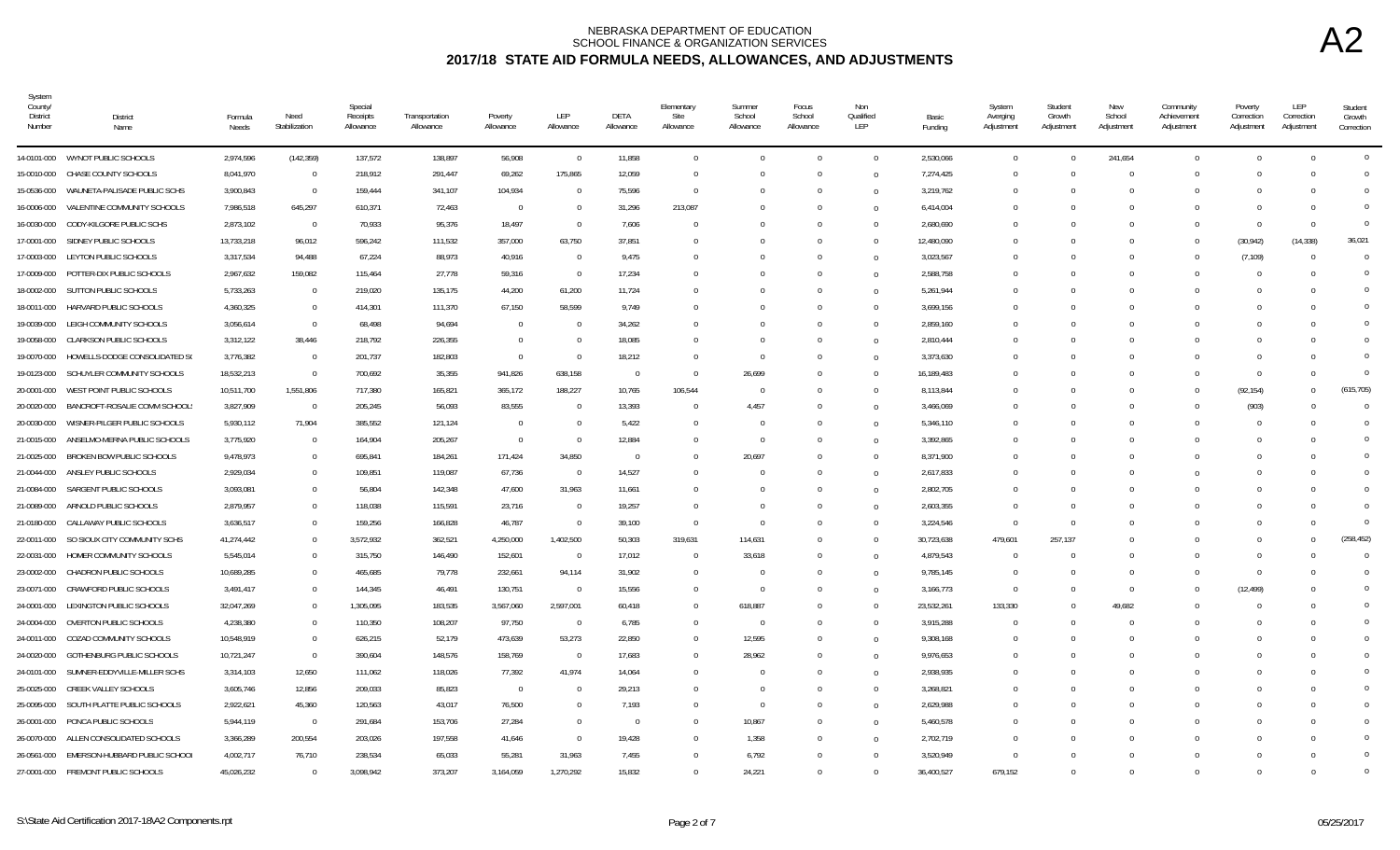| System<br>County/<br>District<br>Number | <b>District</b><br>Name                   | Formula<br>Needs | Need<br>Stabilization   | Special<br>Receipts<br>Allowance | Transportation<br>Allowance | Poverty<br>Allowance | LEP<br>Allowance | <b>DETA</b><br>Allowance | Elementary<br>Site<br>Allowance | Summer<br>School<br>Allowance | Focus<br>School<br>Allowance | Non<br>Qualified<br>LEP | Basic<br>Funding | System<br>Averging<br>Adjustment | Student<br>Growth<br>Adjustment | New<br>School<br>Adjustment | Community<br>Achievement<br>Adjustment | Poverty<br>Correction<br>Adjustment | <b>LEP</b><br>Correction<br>Adjustment | Student<br>Growth<br>Correction |
|-----------------------------------------|-------------------------------------------|------------------|-------------------------|----------------------------------|-----------------------------|----------------------|------------------|--------------------------|---------------------------------|-------------------------------|------------------------------|-------------------------|------------------|----------------------------------|---------------------------------|-----------------------------|----------------------------------------|-------------------------------------|----------------------------------------|---------------------------------|
|                                         | 27-0062-000 SCRIBNER-SNYDER COMMUNITY SCH | 3,139,140        | 21,134                  | 116,727                          | 41,469                      | 42,500               | 425              | 10,634                   | $\Omega$                        | $\Omega$                      | $\overline{0}$               | $\Omega$                | 2,906,251        | $\Omega$                         | $\Omega$                        | $\theta$                    | $\overline{0}$                         | $\overline{0}$                      | $\Omega$                               | $\overline{0}$                  |
| 27-0594-000                             | LOGAN VIEW PUBLIC SCHOOLS                 | 7,140,211        | $\Omega$                | 384,354                          | 225,692                     | $\overline{0}$       | $\Omega$         | 15,696                   | $\Omega$                        | $\Omega$                      | $\Omega$                     | $\Omega$                | 6,400,322        |                                  | $\Omega$                        | $\Omega$                    | $\Omega$                               | $\Omega$                            | $\bigcap$                              | 114,147                         |
| 27-0595-000                             | NORTH BEND CENTRAL PUBLIC SCHS            | 7,279,095        | 151,525                 | 380,350                          | 163,751                     | 79,981               | $\Omega$         | 13,821                   | $\Omega$                        | 679                           | $\overline{0}$               | $\Omega$                | 6,533,426        | $\Omega$                         | 92,613                          | $\overline{0}$              | $\overline{0}$                         | $\Omega$                            | $\cap$                                 | (137, 051)                      |
| 28-0001-000                             | OMAHA PUBLIC SCHOOLS                      | 580,092,748      | $\overline{0}$          | 38,990,361                       | 19,732,611                  | 65,673,224           | 25,500,000       | 816,623                  | $\Omega$                        | 5,621,751                     | 501,820                      | $\Omega$                | 411,795,532      | 5,972,195                        | 370,120                         | 1,849,987                   | 5,732,732                              | $\Omega$                            | $\Omega$                               | (2,464,208)                     |
| 28-0010-000                             | ELKHORN PUBLIC SCHOOLS                    | 80,217,436       | $\overline{0}$          | 4,353,275                        | 595,365                     | $^{\circ}$           | 222,854          | 102,609                  | $\Omega$                        | 111,314                       | $\Omega$                     | $\Omega$                | 68,923,026       | 1,060,369                        | 3,547,636                       | 827,432                     | 3,667                                  | $\Omega$                            |                                        | 469,889                         |
| 28-0015-000                             | DOUGLAS CO WEST COMMUNITY SCH             | 10,049,775       | $\overline{0}$          | 668,596                          | 241,197                     | 238,850              | 31,963           | 29,168                   |                                 | 5,887                         | $\Omega$                     | $\Omega$                | 8,829,658        | $\sqrt{ }$                       | $\Omega$                        | $\Omega$                    | 4,456                                  |                                     |                                        | $\Omega$                        |
| 28-0017-000                             | MILLARD PUBLIC SCHOOLS                    | 212,133,852      | $\Omega$                | 13,326,598                       | 1,780,767                   | 980,380              | 1,105,000        | $\overline{0}$           | $\Omega$                        | 423,207                       | $\Omega$                     | $\Omega$                | 192,914,162      | 1,569,426                        | $\Omega$                        | $\Omega$                    | 34,312                                 | $\Omega$                            |                                        | $\Omega$                        |
| 28-0054-000                             | RALSTON PUBLIC SCHOOLS                    | 32,856,352       | $\overline{0}$          | 2,108,746                        | 461,371                     | 2,387,109            | 510,921          | 126,826                  | $\eta$                          | 42,564                        | $\Omega$                     | $\Omega$                | 26,949,158       | 152,689                          | $\Omega$                        | $\overline{0}$              | 116,968                                | $\Omega$                            |                                        | $\Omega$                        |
| 28-0059-000                             | BENNINGTON PUBLIC SCHOOLS                 | 23,436,620       | $\Omega$                | 806,712                          | 252,742                     | 25,463               | 46,039           | 27,420                   | $\Omega$                        | 42,988                        | $\overline{0}$               | $\Omega$                | 19,323,087       | 77,254                           | 891,776                         | 1,443,433                   | 1,176                                  | $\Omega$                            | $\Omega$                               | 498,530                         |
| 28-0066-000                             | WESTSIDE COMMUNITY SCHOOLS                | 56,798,646       | 399,593                 | 4,453,320                        | 1,286,157                   | 850,000              | 456,445          | 336,393                  | $\Omega$                        | 78,558                        | $\Omega$                     | $\Omega$                | 48,093,656       | 823,028                          | $\Omega$                        | $\Omega$                    | 21,496                                 | $\Omega$                            |                                        | $\Omega$                        |
| 29-0117-000                             | DUNDY CO STRATTON PUBLIC SCHS             | 5,429,847        | 499,549                 | 180,896                          | 390,660                     | 170,104              | 32,019           | 24,900                   | 213,087                         | $^{\circ}$                    | $\Omega$                     | $\Omega$                | 3,918,632        | - 0                              | $\Omega$                        | $\Omega$                    | $\sqrt{ }$                             | $\cap$                              |                                        | $\Omega$                        |
| 30-0001-000                             | EXETER-MILLIGAN PUBLIC SCHOOLS            | 3,270,677        | $\overline{0}$          | 255,185                          | 155,833                     | $\Omega$             | $\Omega$         | 15,509                   | $\Omega$                        | $\Omega$                      | $\Omega$                     | $\Omega$                | 2,844,150        |                                  | $\Omega$                        |                             | $\Omega$                               |                                     |                                        | $\Omega$                        |
| 30-0025-000                             | FILLMORE CENTRAL PUBLIC SCHS              | 7,299,233        | $\Omega$                | 1,235,575                        | 210,769                     | $\Omega$             | $\Omega$         | 18,626                   |                                 | 6,365                         |                              | $\Omega$                | 5,827,898        |                                  | $\Omega$                        |                             | $\Omega$                               |                                     |                                        | $\Omega$                        |
| 30-0054-000                             | SHICKLEY PUBLIC SCHOOLS                   | 2,583,210        | $\mathbf{0}$            | 153,987                          | 45,331                      | $\overline{0}$       | $\Omega$         | 16,315                   |                                 | $\Omega$                      | $\Omega$                     | $\Omega$                | 2,367,577        |                                  | $\Omega$                        | $\Omega$                    | $\Omega$                               | $\cap$                              |                                        | $\Omega$                        |
| 31-0506-000                             | FRANKLIN PUBLIC SCHOOLS                   | 4,445,449        | $\overline{0}$          | 274,223                          | 267,380                     | 153,000              | $\Omega$         | $\overline{0}$           | - 0                             | $\Omega$                      | $\Omega$                     | $\Omega$                | 3,750,846        |                                  | $\Omega$                        | $\Omega$                    | $\Omega$                               | $\Omega$                            |                                        | $\Omega$                        |
| 32-0046-000                             | MAYWOOD PUBLIC SCHOOLS                    | 2,862,285        | $\overline{0}$          | 68,716                           | 185,103                     | 24,650               | $\Omega$         | 23,999                   |                                 | $\Omega$                      | $\Omega$                     | $\Omega$                | 2,559,817        |                                  | $\Omega$                        | $\Omega$                    | $\Omega$                               | $\Omega$                            |                                        | $\Omega$                        |
| 32-0095-000                             | EUSTIS-FARNAM PUBLIC SCHOOLS              | 3,137,479        | 55,666                  | 147,365                          | 146,882                     | 38,250               | $\Omega$         | 19,550                   | $\Omega$                        | 1,200                         | $\Omega$                     | $\Omega$                | 2,728,566        |                                  | $\Omega$                        | $\Omega$                    | $\Omega$                               | $\cap$                              | $\cap$                                 | $\Omega$                        |
| 32-0125-000                             | MEDICINE VALLEY PUBLIC SCHOOLS            | 3,470,901        | $\overline{0}$          | 184.741                          | 250,244                     | 63,850               | $\Omega$         | 35,655                   |                                 | $\Omega$                      | $\Omega$                     | $\Omega$                | 2,936,411        |                                  | $\Omega$                        |                             | $\Omega$                               |                                     | $\bigcap$                              | $\Omega$                        |
| 33-0018-000                             | ARAPAHOE PUBLIC SCHOOLS                   | 4,643,003        | 100,393                 | 306,003                          | 169,750                     | 111,925              | 18,884           | 35,352                   |                                 | $\Omega$                      | $\Omega$                     | $\Omega$                | 3,906,312        |                                  | $\Omega$                        |                             | $\Omega$                               |                                     | (5,616)                                | $\Omega$                        |
| 33-0021-000                             | CAMBRIDGE PUBLIC SCHOOLS                  | 4,725,819        | 305,446                 | 171,624                          | 219,812                     | 85,061               | $\Omega$         | 24,985                   |                                 | $\Omega$                      | $\Omega$                     | $\Omega$                | 3,918,891        |                                  | $\Omega$                        | $\Omega$                    | $\Omega$                               |                                     | - 0                                    | $\Omega$                        |
| 33-0540-000                             | SOUTHERN VALLEY SCHOOLS                   | 6,024,257        | 278,190                 | 316,871                          | 246,612                     | 280,500              | $\mathbf{0}$     | $\overline{0}$           | - 0                             | $\Omega$                      | $\Omega$                     | $\Omega$                | 4,902,084        |                                  | $\Omega$                        | $\Omega$                    | $\Omega$                               |                                     |                                        | $\Omega$                        |
| 34-0001-000                             | SOUTHERN SCHOOL DIST 1                    | 5,681,007        | $\overline{0}$          | 472,131                          | 145,212                     | 110,500              | $\mathbf{0}$     | 19,617                   | $\Omega$                        | $\Omega$                      | $\Omega$                     | $\Omega$                | 4,933,547        |                                  | $\Omega$                        | $\Omega$                    | $\Omega$                               |                                     |                                        | $\cup$                          |
| 34-0015-000                             | BEATRICE PUBLIC SCHOOLS                   | 20,274,598       | 406,375                 | 1,734,332                        | 357,329                     | 828,200              | 31,963           | 29,072                   |                                 | 84.413                        |                              | $\Omega$                | 16,802,914       |                                  | $\Omega$                        |                             | $\Omega$                               |                                     |                                        | $\Omega$                        |
| 34-0034-000                             | FREEMAN PUBLIC SCHOOLS                    | 5,727,320        | $\overline{\mathbf{0}}$ | 230,182                          | 177,094                     | 37,931               | $\Omega$         | $\Omega$                 |                                 | $\theta$                      | $\Omega$                     | $\Omega$                | 5,282,113        |                                  | $\Omega$                        |                             | $\Omega$                               |                                     |                                        | $\cup$                          |
| 34-0100-000                             | DILLER-ODELL PUBLIC SCHOOLS               | 4,139,955        | (799)                   | 176,941                          | 220,752                     | $\overline{0}$       | $\Omega$         | $\Omega$                 |                                 | $\Omega$                      |                              | $\Omega$                | 3,743,061        |                                  | $\Omega$                        |                             | $\Omega$                               |                                     |                                        | $\sqrt{ }$                      |
| 35-0001-000                             | <b>GARDEN COUNTY SCHOOLS</b>              | 4,002,732        | $\overline{0}$          | 279,926                          | 132,712                     | 140,806              | $\Omega$         | 30,278                   |                                 | $\Omega$                      | $\Omega$                     | $\Omega$                | 3,419,010        |                                  | $\Omega$                        | $\Omega$                    | $\Omega$                               | $\Omega$                            |                                        | $\Omega$                        |
| 36-0100-000                             | <b>BURWELL PUBLIC SCHOOLS</b>             | 4,486,826        | 143,819                 | 148,708                          | 74,625                      | 105,350              | $\Omega$         | 12,402                   |                                 | $\Omega$                      | $\Omega$                     | $\Omega$                | 4,001,922        |                                  | $\Omega$                        | $\Omega$                    | $\Omega$                               | $\Omega$                            |                                        | $\Omega$                        |
| 37-0030-000                             | ELWOOD PUBLIC SCHOOLS                     | 3,706,721        | $\overline{0}$          | 220,401                          | 198,932                     | 29,709               | $\Omega$         | 13,477                   |                                 | $\Omega$                      | $\Omega$                     | $\Omega$                | 3,244,202        |                                  | $\Omega$                        | $\Omega$                    | $\Omega$                               | $\cap$                              |                                        | $\Omega$                        |
| 38-0011-000                             | HYANNIS AREA SCHOOLS                      | 2,670,424        | $\Omega$                | 72,690                           | 161,165                     | $\overline{0}$       | $\Omega$         | 6,623                    |                                 | $\Omega$                      | $\Omega$                     | $\Omega$                | 2,429,946        |                                  | $\Omega$                        |                             | $\Omega$                               |                                     |                                        | $\Omega$                        |
| 39-0060-000                             | CENTRAL VALLEY PUBLIC SCHOOLS             | 5,082,184        | 765,409                 | 158,627                          | 272,810                     | 76,500               | $\Omega$         | 57,992                   |                                 | $\overline{0}$                |                              | $\Omega$                | 3,750,846        |                                  | $\Omega$                        |                             | $\Omega$                               |                                     |                                        | $\cup$                          |
| 40-0002-000                             | <b>GRAND ISLAND PUBLIC SCHOOLS</b>        | 97,886,709       | $\overline{0}$          | 5,533,818                        | 57,271                      | 9,547,633            | 5,000,000        | 67,861                   | $\Omega$                        | 66,797                        | $\Omega$                     | $\Omega$                | 76,683,144       | 930,185                          | $\Omega$                        | $\Omega$                    | $\Omega$                               |                                     |                                        | $\cup$                          |
| 40-0082-000                             | NORTHWEST PUBLIC SCHOOLS                  | 15,433,201       | $\overline{0}$          | 708,709                          | 159,606                     | 192,043              | 38,420           | 53,061                   | 1,438,339                       | 15,169                        | $\Omega$                     | $\Omega$                | 12,827,854       |                                  | $\Omega$                        | $\Omega$                    | $\Omega$                               | $\Omega$                            |                                        | $\Omega$                        |
| 40-0083-000                             | WOOD RIVER RURAL SCHOOLS                  | 6,921,752        | $\mathbf{0}$            | 313,953                          | 124,401                     | 284,475              | 82,571           | 4,871                    | $\Omega$                        | $\Omega$                      | $\Omega$                     | $\Omega$                | 6,111,481        |                                  | $\Omega$                        | $\Omega$                    | $\Omega$                               | $\Omega$                            | $\Omega$                               | $\Omega$                        |
| 40-0126-000                             | DONIPHAN-TRUMBULL PUBLIC SCHS             | 6,233,412        | $\overline{0}$          | 447,372                          | 123,882                     | 50,233               | 6,974            | 19,633                   |                                 | $\Omega$                      | $\Omega$                     | $\Omega$                | 5,591,033        |                                  | $\Omega$                        | $\cap$                      | $\Omega$                               | (3,502)                             | (2,213)                                | $\Omega$                        |
| 41-0002-000                             | <b>GILTNER PUBLIC SCHOOLS</b>             | 3,055,801        | $\Omega$                | 190,064                          | 96,975                      | $\overline{0}$       | $\Omega$         | 893                      |                                 | $\Omega$                      | $\Omega$                     | $\Omega$                | 2,767,869        |                                  | $\Omega$                        |                             | $\Omega$                               |                                     |                                        | $\Omega$                        |
| 41-0091-000                             | HAMPTON PUBLIC SCHOOLS                    | 2,723,807        | $\overline{0}$          | 163,015                          | 60,273                      | $\overline{0}$       | $\mathbf{0}$     | 23,061                   |                                 | $\Omega$                      | $\Omega$                     | $\Omega$                | 2,477,458        |                                  | $\Omega$                        | $\Omega$                    | $\Omega$                               |                                     |                                        | $\Omega$                        |
| 41-0504-000                             | AURORA PUBLIC SCHOOLS                     | 13,029,284       | $\Omega$                | 939,348                          | 224,467                     | 171,805              | 28,475           | 28,131                   |                                 | $\Omega$                      | $\Omega$                     | $\Omega$                | 11,637,058       |                                  | $\Omega$                        | $\Omega$                    | $\Omega$                               | $^{\circ}$                          |                                        | $\Omega$                        |
|                                         | 42-0002-000 ALMA PUBLIC SCHOOLS           | 4,548,664        | $\Omega$                | 280,579                          | 200,353                     | 143.113              | $\Omega$         | $\Omega$                 | $\cap$                          | 16,932                        | $\Omega$                     | $\Omega$                | 3,907,687        |                                  | $\Omega$                        | $\Omega$                    | $\Omega$                               | $\Omega$                            | $\cap$                                 | $\Omega$                        |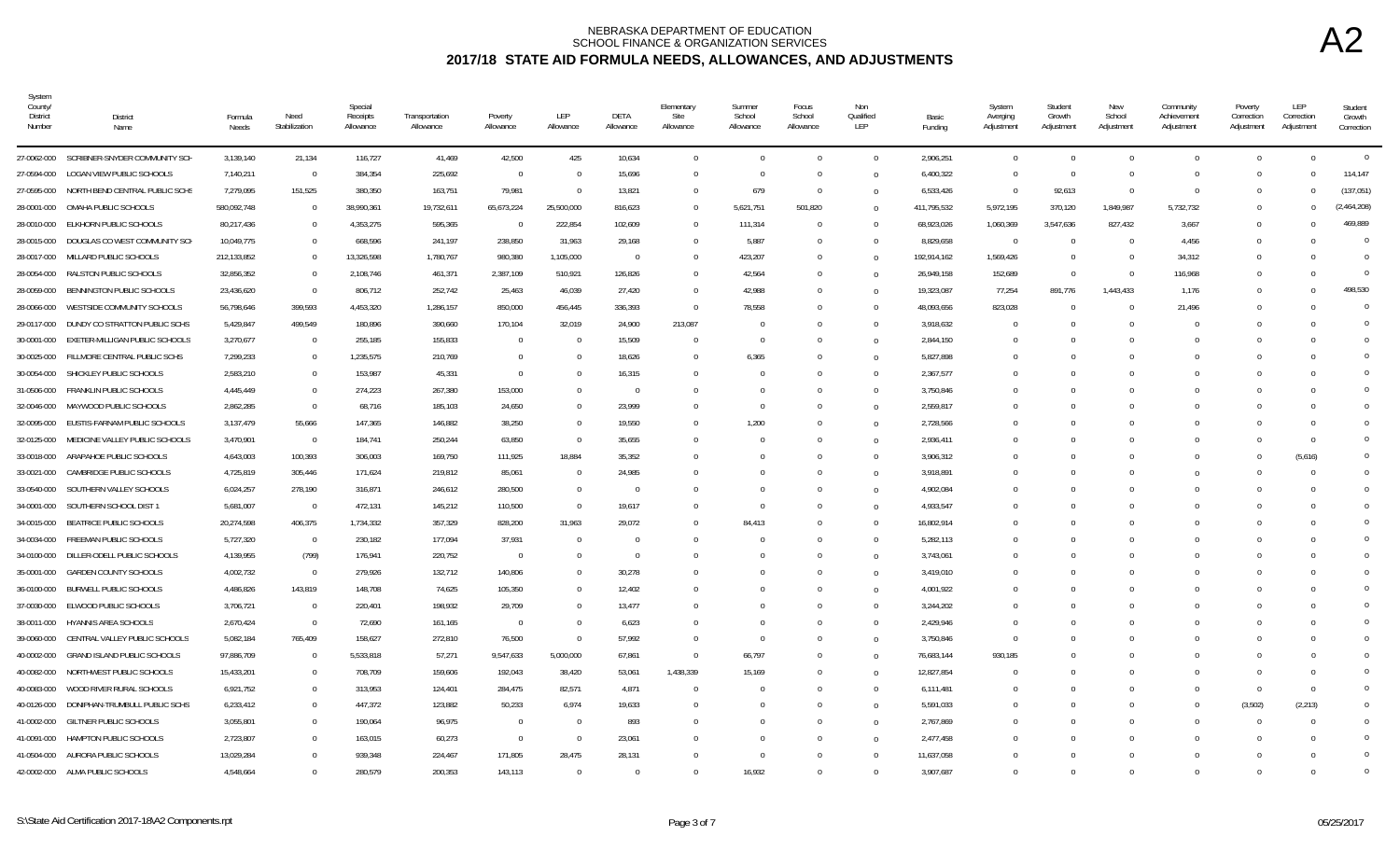| System<br>County/<br><b>District</b><br>Number | District<br>Name                        | Formula<br>Needs | Need<br>Stabilization | Special<br>Receipts<br>Allowance | Transportation<br>Allowance | Poverty<br>Allowance | LEP<br>Allowance | DETA<br>Allowance | Elementary<br>Site<br>Allowance | Summer<br>School<br>Allowance | Focus<br>School<br>Allowance | Non<br>Qualified<br>LEP | Basic<br>Funding | System<br>Averging<br>Adjustment | Student<br>Growth<br>Adjustment | New<br>School<br>Adjustment | Community<br>Achievement<br>Adjustment | Poverty<br>Correction<br>Adjustment | LEP<br>Correction<br>Adjustment | Student<br>Growth<br>Correction |
|------------------------------------------------|-----------------------------------------|------------------|-----------------------|----------------------------------|-----------------------------|----------------------|------------------|-------------------|---------------------------------|-------------------------------|------------------------------|-------------------------|------------------|----------------------------------|---------------------------------|-----------------------------|----------------------------------------|-------------------------------------|---------------------------------|---------------------------------|
|                                                | 43-0079-000 HAYES CENTER PUBLIC SCHOOLS | 2,397,691        | $\Omega$              | 63,996                           | 130,453                     | 36,600               | 22,783           | 57,027            | $\mathbf{0}$                    | $\Omega$                      | $\Omega$                     | $\Omega$                | 2,086,832        | $\Omega$                         | $\Omega$                        | $\Omega$                    | $\Omega$                               | $\Omega$                            | $\bigcap$                       | $\overline{0}$                  |
| 44-0070-000                                    | HITCHCOCK CO SCH SYSTEM                 | 4,349,137        | $\mathbf{0}$          | 141,999                          | 177,695                     | 143,792              | $\Omega$         | 23,931            | $\Omega$                        | 2,943                         |                              | $\overline{0}$          | 3,858,777        | $\Omega$                         |                                 |                             | $\Omega$                               | $\Omega$                            |                                 | $\Omega$                        |
|                                                | 45-0007-000 O'NEILL PUBLIC SCHOOLS      | 9,567,710        | $\mathbf 0$           | 792,280                          | 134,461                     | 248,842              | 167,806          | 13,287            | $\Omega$                        | 2,780                         | $\Omega$                     | $\overline{0}$          | 8,208,254        | $\Omega$                         | $\Omega$                        |                             | $\Omega$                               | $\Omega$                            |                                 | $\Omega$                        |
| 45-0029-000                                    | EWING PUBLIC SCHOOLS                    | 2,567,041        | $\mathbf{0}$          | 83,477                           | 101,447                     | 38,661               | $\Omega$         | 7,470             | $\Omega$                        |                               |                              | $\overline{0}$          | 2,335,986        | - 0                              |                                 |                             |                                        | $\Omega$                            |                                 | $\Omega$                        |
|                                                | 45-0044-000 STUART PUBLIC SCHOOLS       | 2,925,731        | $\mathbf 0$           | 137,411                          | 101,621                     | 55,054               | $\Omega$         | 13,096            | $\Omega$                        |                               |                              | $\Omega$                | 2,618,549        | $\Omega$                         |                                 |                             |                                        | $\bigcap$                           |                                 | $\Omega$                        |
| 45-0137-000                                    | CHAMBERS PUBLIC SCHOOLS                 | 2,478,816        | $\Omega$              | 88,068                           | 97,934                      | 14,529               |                  | 14,969            | $\Omega$                        |                               |                              | $\Omega$                | 2,263,316        | C                                |                                 |                             |                                        |                                     |                                 | $\Omega$                        |
| 45-0239-000                                    | WEST HOLT PUBLIC SCHOOLS                | 5,676,517        | $\mathbf{0}$          | 283,901                          | 55,558                      | $\overline{0}$       |                  | 15,921            | 53,272                          |                               |                              | $\Omega$                | 5,267,865        | $\epsilon$                       |                                 |                             |                                        | $\Omega$                            |                                 | $\overline{0}$                  |
| 46-0001-000                                    | MULLEN PUBLIC SCHOOLS                   | 2,888,110        | 141,116               | 67,185                           | 207,531                     | $\overline{0}$       | $\Omega$         | 43,455            | $\Omega$                        | $\Omega$                      |                              | $\Omega$                | 2,428,823        | $\Omega$                         | $\Omega$                        |                             | $\Omega$                               | $\overline{0}$                      |                                 | $\overline{0}$                  |
| 47-0001-000                                    | ST PAUL PUBLIC SCHOOLS                  | 8,390,557        | 261,042               | 383,909                          | 220,752                     | 110,438              | $\Omega$         | 7,158             | $\Omega$                        | 21,499                        | $\Omega$                     | $\overline{0}$          | 7,391,028        | $\Omega$                         | $\Omega$                        |                             | $\Omega$                               | (5,269)                             |                                 | $\Omega$                        |
| 47-0100-000                                    | CENTURA PUBLIC SCHOOLS                  | 6,174,562        | $\overline{0}$        | 249,029                          | 169,385                     | 69,634               | 4,366            | 10,794            | $\Omega$                        | 36,664                        |                              | $\overline{0}$          | 5,634,690        | - 0                              |                                 |                             | $\Omega$                               | $\Omega$                            |                                 | $\Omega$                        |
| 47-0103-000                                    | ELBA PUBLIC SCHOOLS                     | 2,389,909        | $\overline{0}$        | 40,504                           | 124,833                     | 44,001               | $\overline{0}$   | 9,183             | $\Omega$                        |                               |                              | $\overline{0}$          | 2,171,388        | $\Omega$                         |                                 |                             |                                        | $\bigcap$                           |                                 | $\Omega$                        |
| 48-0008-000                                    | FAIRBURY PUBLIC SCHOOLS                 | 10,573,752       | 406,997               | 830,492                          | 213,974                     | 305,810              | 26,486           | 23,973            | -0                              |                               |                              | $\Omega$                | 8,766,020        | -0                               |                                 |                             |                                        | $\Omega$                            |                                 | $\Omega$                        |
| 48-0300-000                                    | TRI COUNTY PUBLIC SCHOOLS               | 5,286,870        | 183,318               | 279,855                          | 161,505                     | 64,996               | $\overline{0}$   | 16,801            |                                 |                               |                              | $\Omega$                | 4,580,395        |                                  |                                 |                             |                                        |                                     |                                 | $\overline{0}$                  |
| 48-0303-000                                    | MERIDIAN PUBLIC SCHOOLS                 | 3,640,736        | (94, 393)             | 111,482                          | 137,549                     | 19,262               | 21,945           | 14,233            | $\Omega$                        |                               |                              | $\overline{0}$          | 3,430,658        | $\Omega$                         |                                 |                             |                                        | $\Omega$                            |                                 | $\Omega$                        |
|                                                | 49-0033-000 STERLING PUBLIC SCHOOLS     | 3,198,983        | 197,260               | 140,076                          | 104,918                     | 38,526               | $\overline{0}$   | 17,811            | $\Omega$                        |                               |                              | $\overline{0}$          | 2,700,392        | - 0                              |                                 |                             | $\Omega$                               | $\Omega$                            | $\cap$                          | $\Omega$                        |
| 49-0050-000                                    | JOHNSON CO CENTRAL PUBLIC SCHS          | 6,598,950        | 124,477               | 320,188                          | 148,460                     | 390.946              | 90,231           | 22,211            | $\Omega$                        |                               | $\Omega$                     | (90, 231)               | 5,686,029        | - 0                              |                                 |                             | $\Omega$                               | (37, 920)                           | (55, 441)                       | $\Omega$                        |
| 50-0001-000                                    | WILCOX-HILDRETH PUBLIC SCHOOLS          | 3,333,109        | $\bf 0$               | 177,346                          | 202,189                     | $\overline{0}$       |                  | 9,324             | - 0                             |                               |                              | $\overline{0}$          | 2,944,250        | - 0                              |                                 |                             | n                                      | - 0                                 |                                 | $\Omega$                        |
| 50-0501-000                                    | AXTELL COMMUNITY SCHOOLS                | 3,800,016        | $\mathbf{0}$          | 234,007                          | 104,778                     | $\overline{0}$       | $\Omega$         | 8,747             | $\Omega$                        | $\mathbf 0$                   |                              | $\Omega$                | 3,452,484        | $\Omega$                         |                                 |                             |                                        | $\Omega$                            |                                 | $\overline{0}$                  |
| 50-0503-000                                    | MINDEN PUBLIC SCHOOLS                   | 9,386,385        | $\Omega$              | 547,446                          | 175,401                     | $\overline{0}$       | $\Omega$         | $\Omega$          |                                 | 1,132                         |                              | $\Omega$                | 8,662,406        | $\epsilon$                       |                                 |                             |                                        |                                     |                                 | $\Omega$                        |
| 51-0001-000                                    | OGALLALA PUBLIC SCHOOLS                 | 10,484,766       | 243,074               | 641,799                          | 179,838                     | 323,000              | 57,711           | 36,968            | $\Omega$                        | 7,004                         |                              | $\Omega$                | 8,995,372        | $\Omega$                         |                                 |                             |                                        |                                     |                                 | $\Omega$                        |
| 51-0006-000                                    | PAXTON CONSOLIDATED SCHOOLS             | 3,460,531        | $\overline{0}$        | 138,003                          | 109,780                     | 34,396               | $\Omega$         | 19,550            | $\Omega$                        |                               |                              | $\overline{0}$          | 3,158,802        | - ( )                            |                                 |                             | $\Omega$                               | $\bigcap$                           |                                 | $\Omega$                        |
| 52-0100-000                                    | KEYA PAHA COUNTY SCHOOLS                | 2,222,517        | 122                   | 105,659                          | 52,702                      | $\overline{0}$       | $\Omega$         | 3,981             | - 0                             |                               |                              | $\overline{0}$          | 2,060,053        | - 0                              |                                 |                             | n                                      | - 0                                 | - 0                             | $\Omega$                        |
| 53-0001-000                                    | KIMBALL PUBLIC SCHOOLS                  | 6,003,796        | 83,152                | 247,942                          | 164,450                     | 133,450              | 8,219            | $\Omega$          |                                 |                               |                              | (8, 219)                | 5,388,377        | $\Omega$                         |                                 |                             |                                        | $\Omega$                            | (13, 575)                       | $\overline{0}$                  |
| 54-0013-000                                    | CREIGHTON COMMUNITY PUBLIC SCH          | 4,362,359        | 100,096               | 226,352                          | 107,871                     | 63,750               | $\Omega$         | 14,520            |                                 |                               |                              | $\overline{0}$          | 3,849,770        | $\Omega$                         |                                 |                             | $\Omega$                               | $\bigcap$                           | $\Omega$                        | $\overline{0}$                  |
| 54-0096-000                                    | CROFTON COMMUNITY SCHOOLS               | 4,789,157        | 497,774               | 186,997                          | 155,866                     | $\overline{0}$       |                  | 26,878            |                                 |                               |                              | $\Omega$                | 3,921,642        |                                  |                                 |                             |                                        |                                     |                                 | $\Omega$                        |
| 54-0501-000                                    | NIOBRARA PUBLIC SCHOOLS                 | 3,935,699        | (207, 848)            | 476,831                          | 161,677                     | 240,106              | $\Omega$         | 14,920            | $\Omega$                        | $\Omega$                      |                              | $\Omega$                | 3,250,013        | $\Omega$                         |                                 |                             |                                        |                                     |                                 | $\Omega$                        |
| 54-0505-000                                    | SANTEE COMMUNITY SCHOOLS                | 3,335,741        | $\bf 0$               | 404,021                          | 58,752                      | 243,882              | $\Omega$         | 9,546             | $\Omega$                        | 8,950                         |                              | $\overline{0}$          | 2,610,590        | -0                               |                                 |                             |                                        | - 0                                 |                                 | $\Omega$                        |
| 54-0576-000                                    | WAUSA PUBLIC SCHOOLS                    | 3,688,271        | $\bf{0}$              | 192,645                          | 127,133                     | 36,742               | $\overline{0}$   | 12,277            | - 0                             | 262                           |                              | $\overline{0}$          | 3,319,212        | $\Omega$                         |                                 | $\Omega$                    | $\Omega$                               | $\Omega$                            |                                 | $\Omega$                        |
| 54-0586-000                                    | BLOOMFIELD COMMUNITY SCHOOLS            | 3,878,988        | $\mathbf{0}$          | 218,187                          | 162,477                     | 49,301               | $\Omega$         | 15,777            | $\Omega$                        | $\Omega$                      |                              | $\Omega$                | 3,433,246        | - 0                              |                                 | $\bigcap$                   | $\Omega$                               | $\Omega$                            |                                 | $\Omega$                        |
| 55-0001-000                                    | LINCOLN PUBLIC SCHOOLS                  | 388,028,668      | $\Omega$              | 29,547,176                       | 1,845,945                   | 19,810,537           | 9,860,000        | $\Omega$          | $\Omega$                        | 803,229                       |                              | $\Omega$                | 317,390,621      | 3,930,223                        | 2,870,444                       | 2,714,030                   |                                        |                                     |                                 | (743, 537)                      |
| 55-0145-000                                    | WAVERLY SCHOOL DISTRICT 145             | 18,880,454       | 45,359                | 1,444,047                        | 521,173                     | 86,808               | 31,963           | 19,327            | $\Omega$                        |                               |                              | $\Omega$                | 16,731,777       | $\Omega$                         |                                 |                             |                                        | $\Omega$                            |                                 | $\Omega$                        |
| 55-0148-000                                    | MALCOLM PUBLIC SCHOOLS                  | 6,600,130        | $\mathbf{0}$          | 274,236                          | 129,883                     | $\overline{0}$       | $\overline{0}$   | 22,674            | $\Omega$                        | $\Omega$                      |                              | $\Omega$                | 6,173,337        | $\Omega$                         |                                 |                             |                                        |                                     |                                 | $\overline{0}$                  |
| 55-0160-000                                    | NORRIS SCHOOL DIST 160                  | 20,585,313       | $\Omega$              | 827,631                          | 688,785                     | 69,521               | 37,290           | 14,534            | $\Omega$                        | 29,071                        | $\Omega$                     | $\overline{0}$          | 18,918,481       | - 0                              |                                 |                             |                                        | $\Omega$                            |                                 | $\overline{0}$                  |
| 55-0161-000                                    | RAYMOND CENTRAL PUBLIC SCHOOL           | 7,966,884        | $\mathbf{0}$          | 422,078                          | 272,156                     | 17,659               | $\overline{0}$   | 21,612            | 319,631                         | $\Omega$                      |                              | $\overline{0}$          | 6,816,223        | - 0                              |                                 |                             |                                        | $\Omega$                            |                                 | 97,525                          |
| 56-0001-000                                    | NORTH PLATTE PUBLIC SCHOOLS             | 38,566,287       | 589,734               | 2,100,351                        | 155,892                     | 1,829,003            | 68,873           | 38,126            | $\Omega$                        | 134,870                       |                              | $\Omega$                | 33,083,221       | 566,217                          |                                 |                             | $\Omega$                               | $\Omega$                            |                                 | $\Omega$                        |
| 56-0006-000                                    | BRADY PUBLIC SCHOOLS                    | 3,060,415        | 83,411                | 119,851                          | 93,541                      | 32,474               |                  | 63,593            | $\Omega$                        |                               |                              | $\Omega$                | 2,667,545        | $\Omega$                         |                                 |                             |                                        | $\Omega$                            |                                 | $\Omega$                        |
| 56-0007-000                                    | MAXWELL PUBLIC SCHOOLS                  | 3,933,385        | (98, 367)             | 115,414                          | 152,249                     | $\overline{0}$       |                  | 39,100            |                                 | $\Omega$                      |                              | $\Omega$                | 3,724,989        | $\Omega$                         |                                 |                             |                                        |                                     |                                 | $\overline{0}$                  |
|                                                | 56-0037-000 HERSHEY PUBLIC SCHOOLS      | 6,523,970        | $\Omega$              | 205,702                          | 157,387                     | 67,249               |                  | 44.037            | $\Omega$                        | 9,386                         |                              | $\Omega$                | 6,040,209        | $\Omega$                         |                                 |                             | $\Omega$                               | $\Omega$                            |                                 | $\overline{0}$                  |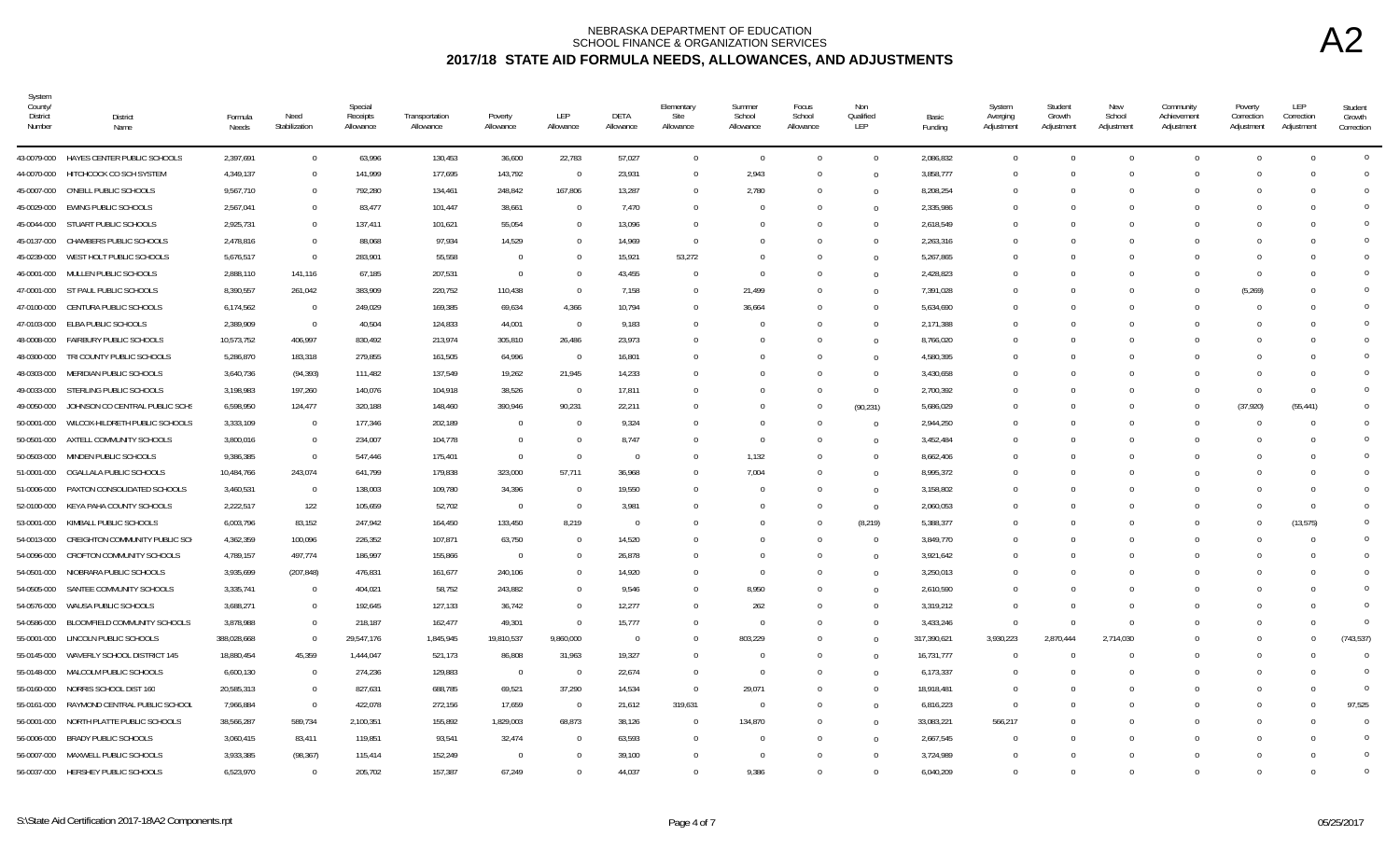| System<br>County/<br><b>District</b><br>Number | <b>District</b><br>Name                    | Formula<br>Needs | Need<br>Stabilization | Special<br>Receipts<br>Allowance | Transportation<br>Allowance | Poverty<br>Allowance | LEP<br>Allowance | DETA<br>Allowance | Elementary<br>Site<br>Allowance | Summer<br>School<br>Allowance | Focus<br>School<br>Allowance | Non<br>Qualified<br>LEP | Basic<br>Funding | System<br>Averging<br>Adjustment | Student<br>Growth<br>Adjustment | New<br>School<br>Adjustment | Community<br>Achievement<br>Adjustment | Poverty<br>Correction<br>Adjustment | <b>LEP</b><br>Correction<br>Adjustment | Student<br>Growth<br>Correction |
|------------------------------------------------|--------------------------------------------|------------------|-----------------------|----------------------------------|-----------------------------|----------------------|------------------|-------------------|---------------------------------|-------------------------------|------------------------------|-------------------------|------------------|----------------------------------|---------------------------------|-----------------------------|----------------------------------------|-------------------------------------|----------------------------------------|---------------------------------|
|                                                | 56-0055-000 SUTHERLAND PUBLIC SCHOOLS      | 4,719,212        | 301,862               | 191,652                          | 67,541                      | 34,265               | $\Omega$         | 19,550            | $\Omega$                        | $\Omega$                      | $\Omega$                     | $\theta$                | 4,104,342        | $\overline{0}$                   | $\Omega$                        | $\Omega$                    | $\overline{0}$                         | $\Omega$                            | $\bigcap$                              | $\mathbf 0$                     |
| 56-0565-000                                    | WALLACE PUBLIC SCH DIST 65 R               | 3,427,329        | $\Omega$              | 105,180                          | 195,801                     | $\overline{0}$       |                  | 41,598            |                                 | $\Omega$                      |                              | $\overline{0}$          | 3,084,750        | $\Omega$                         | $\Omega$                        | $\Omega$                    | $\Omega$                               | $\Omega$                            |                                        | $\Omega$                        |
|                                                | 57-0501-000 STAPLETON PUBLIC SCHOOLS       | 3,176,711        | 128,878               | 114,256                          | 159,961                     | 49,673               | 0                | 41,987            |                                 | $\Omega$                      | $\Omega$                     | $\Omega$                | 2,681,956        | $\Omega$                         | $\Omega$                        | $\Omega$                    | $\Omega$                               | $\Omega$                            |                                        | $\Omega$                        |
| 58-0025-000                                    | LOUP COUNTY PUBLIC SCHOOLS                 | 2,247,060        | $\mathbf 0$           | 64,754                           | 106,838                     | 29,484               | $\mathbf{0}$     | 1,878             |                                 | $\Omega$                      | $\Omega$                     | $\Omega$                | 2,044,106        | $\Omega$                         | $\Omega$                        | $\Omega$                    | $\Omega$                               | $\Omega$                            |                                        | $\Omega$                        |
|                                                | 59-0001-000 MADISON PUBLIC SCHOOLS         | 6,880,401        | $\mathbf 0$           | 405,463                          | 53,247                      | 492,267              | 243,275          | 14,858            |                                 | $\Omega$                      | $\Omega$                     | $\Omega$                | 5,671,291        | - 0                              | $\Omega$                        | $\Omega$                    | $\Omega$                               | $\cap$                              |                                        | $\Omega$                        |
| 59-0002-000                                    | NORFOLK PUBLIC SCHOOLS                     | 40,850,041       | $\mathbf 0$           | 3,154,798                        | 170,943                     | 2,167,305            | 426,991          | 32,567            |                                 | 264,356                       |                              | $\Omega$                | 34, 183, 619     | 513,386                          | $\Omega$                        | 36.881                      | $\Omega$                               |                                     |                                        | (100, 805)                      |
| 59-0005-000                                    | BATTLE CREEK PUBLIC SCHOOLS                | 5,674,176        | $\Omega$              | 249,737                          | 118,463                     | 21,739               |                  | 24,658            |                                 | $\Omega$                      |                              | $\Omega$                | 5,259,579        | $\sqrt{ }$                       |                                 |                             | $\Omega$                               | $\Omega$                            |                                        | $\Omega$                        |
| 59-0013-000                                    | NEWMAN GROVE PUBLIC SCHOOLS                | 2,846,394        | 33,994                | 97,119                           | 103,663                     | $\overline{0}$       | U                | 1,378             |                                 | $\Omega$                      | $\Omega$                     | $\Omega$                | 2,610,240        | $\Omega$                         | $\Omega$                        | $\Omega$                    | $\Omega$                               | $\cap$                              |                                        | $\Omega$                        |
| 59-0080-000                                    | ELKHORN VALLEY SCHOOLS                     | 4,759,778        | $\mathbf 0$           | 265,610                          | 129,673                     | 49,019               | 0                | 30,033            |                                 | $\Omega$                      | $\Omega$                     | $\overline{0}$          | 4,285,443        | - 0                              | $\Omega$                        | $\Omega$                    | $\Omega$                               | $\Omega$                            |                                        | $\Omega$                        |
|                                                | 60-0090-000 MC PHERSON COUNTY SCHOOLS      | 2,264,959        | $\mathbf 0$           | 78,247                           | 85,914                      | 27,673               | 0                | 5,520             |                                 | $\Omega$                      | $\Omega$                     | $\Omega$                | 2,067,605        | - 0                              | $\Omega$                        | $\Omega$                    | $\Omega$                               | $\Omega$                            |                                        | $\Omega$                        |
| 61-0004-000                                    | CENTRAL CITY PUBLIC SCHOOLS                | 8,646,088        | 169,742               | 601,454                          | 171,412                     | 125,033              | $\Omega$         | 1,716             |                                 | 7,245                         |                              | $\Omega$                | 7,569,486        |                                  | $\Omega$                        |                             | $\Omega$                               |                                     |                                        | $\Omega$                        |
| 61-0049-000                                    | PALMER PUBLIC SCHOOLS                      | 3,904,322        | $\mathbf 0$           | 174,873                          | 166,753                     | 59,925               | $\Omega$         | 12,908            |                                 | $\Omega$                      |                              | $\Omega$                | 3,489,863        | - 0                              | $\Omega$                        |                             | $\Omega$                               |                                     |                                        | $\cup$                          |
| 62-0021-000                                    | BAYARD PUBLIC SCHOOLS                      | 5,506,525        | $\Omega$              | 181,258                          | 113,695                     | 159,879              | 31,963           | 29,355            |                                 | 16,160                        |                              | $\Omega$                | 4,974,215        |                                  | $\Omega$                        |                             | $\Omega$                               |                                     |                                        | $\Omega$                        |
| 62-0063-000                                    | BRIDGEPORT PUBLIC SCHOOLS                  | 6,588,545        | $\mathbf 0$           | 321,620                          | 280,305                     | 247,956              | 58,599           | $\overline{0}$    |                                 | $\Omega$                      | $\Omega$                     | $\theta$                | 5,680,065        | - 0                              | $\Omega$                        | $\Omega$                    | $\Omega$                               | $\cap$                              |                                        | $\Omega$                        |
|                                                | 63-0001-000 FULLERTON PUBLIC SCHOOLS       | 4,389,896        | 126,836               | 201,292                          | 127,185                     | 69,608               | $\Omega$         | 12,461            | - 0                             | $\Omega$                      | $\Omega$                     | $\Omega$                | 3,852,514        | - 0                              | $\Omega$                        | $\Omega$                    | $\Omega$                               | $\Omega$                            |                                        | $\Omega$                        |
| 63-0030-000                                    | TWIN RIVER PUBLIC SCHOOLS                  | 6,916,083        | 565,470               | 273,922                          | 284,429                     | $\overline{0}$       | <sup>0</sup>     | 185,054           | 372,903                         | $\Omega$                      | $\Omega$                     | $\Omega$                | 5,498,507        | - 0                              | $\Omega$                        | $\Omega$                    | $\Omega$                               | $\Omega$                            | $\bigcap$                              | (264, 202)                      |
| 64-0023-000                                    | JOHNSON-BROCK PUBLIC SCHOOLS               | 4,224,342        | $\overline{0}$        | 106,876                          | 171,316                     | 55,675               |                  | $\cap$            |                                 | $\Omega$                      |                              | $\Omega$                | 3,890,475        |                                  | $\Omega$                        |                             | $\Omega$                               | $\Omega$                            |                                        | $\Omega$                        |
| 64-0029-000                                    | AUBURN PUBLIC SCHOOLS                      | 9,586,661        | 13,570                | 667,847                          | 212,939                     | 265,520              | $\Omega$         | 37,739            |                                 | 6,925                         |                              | $\Omega$                | 8,382,121        |                                  | $\Omega$                        |                             | $\Omega$                               |                                     |                                        | $\Omega$                        |
| 65-0011-000                                    | SUPERIOR PUBLIC SCHOOLS                    | 6,156,742        | $\overline{0}$        | 537,220                          | 155,722                     | 197,592              | $\Omega$         | 10,910            | $\Omega$                        | 12,905                        | $\Omega$                     | $\overline{0}$          | 5,242,393        |                                  | $\Omega$                        |                             | $\Omega$                               |                                     |                                        | $\Omega$                        |
| 65-2005-000                                    | SOUTH CENTRAL NEBRASKA UNIFIED             | 9,549,319        | 375,681               | 672,648                          | 695,188                     | 158,564              | $\Omega$         | 51,727            | 319,631                         | 31,555                        |                              | $\overline{0}$          | 7,244,325        | - 0                              | $\Omega$                        | $\Omega$                    | $\Omega$                               |                                     |                                        | $\Omega$                        |
| 66-0027-000                                    | SYRACUSE-DUNBAR-AVOCA SCHOOL               | 8,933,965        | $\overline{0}$        | 569,113                          | 329,165                     | 78,287               | $\mathbf{0}$     | 22,077            | $\Omega$                        | $\overline{0}$                | $\Omega$                     | $\Omega$                | 7,935,323        | - 0                              | $\Omega$                        | $\Omega$                    | $\Omega$                               | $\Omega$                            |                                        | $\cup$                          |
| 66-0111-000                                    | NEBRASKA CITY PUBLIC SCHOOLS               | 15,308,467       | $\mathbf 0$           | 1,140,874                        | 193,353                     | 806,454              | 212,500          | 44,636            | - 0                             | 23,473                        |                              | $\Omega$                | 12,712,219       | $\Omega$                         | $\Omega$                        | 174,958                     | $\Omega$                               |                                     |                                        | $\cup$                          |
| 66-0501-000                                    | PALMYRA DISTRICT O R 1                     | 7,287,825        | $\Omega$              | 285,751                          | 199,748                     | 15,287               | $\Omega$         | 39,793            |                                 | 25,560                        |                              | $\Omega$                | 5,693,299        | $\Omega$                         | 5.972                           | 1,022,415                   | $\Omega$                               |                                     |                                        | $\Omega$                        |
| 67-0001-000                                    | PAWNEE CITY PUBLIC SCHOOLS                 | 4,401,796        | $\Omega$              | 227,673                          | 160,041                     | 218,916              | $\Omega$         | 3,400             |                                 | $\theta$                      | $\Omega$                     | $\overline{0}$          | 3,791,766        | $\Omega$                         | $\Omega$                        | $\Omega$                    | $\Omega$                               |                                     |                                        | $\Omega$                        |
|                                                | 67-0069-000 LEWISTON CONSOLIDATED SCHOOLS  | 3,111,946        | $\mathbf 0$           | 92,792                           | 135,905                     | $\overline{0}$       | $\Omega$         | 2,104             |                                 | $\Omega$                      |                              | $\Omega$                | 2,881,145        | - 0                              | $\Omega$                        |                             | $\Omega$                               |                                     |                                        | $\Omega$                        |
| 68-0020-000                                    | PERKINS COUNTY SCHOOLS                     | 5,333,742        | 14,745                | 167,584                          | 163,392                     | 35,742               | 31,535           | 18,894            |                                 | $\Omega$                      | $\Omega$                     | $\overline{0}$          | 4,910,930        |                                  | $\Omega$                        | $\Omega$                    | $\Omega$                               | $\Omega$                            | (9,080)                                | $\Omega$                        |
| 69-0044-000                                    | HOLDREGE PUBLIC SCHOOLS                    | 12,644,093       | 169,621               | 891,833                          | 158,036                     | 226,176              | 79,908           | 19,137            | $\Omega$                        | 39,178                        | $\Omega$                     | $\Omega$                | 10,747,308       | - 0                              | $\Omega$                        | $\Omega$                    | $\Omega$                               | $\cap$                              | $\Omega$                               | 312,896                         |
| 69-0054-000                                    | BERTRAND PUBLIC SCHOOLS                    | 4,047,598        | 77,476                | 262,943                          | 127,980                     | 39,298               | $\overline{0}$   | 14,982            |                                 | $\Omega$                      |                              | $\Omega$                | 3,524,919        |                                  | $\Omega$                        |                             | $\Omega$                               |                                     |                                        | $\overline{0}$                  |
| 69-0055-000                                    | LOOMIS PUBLIC SCHOOLS                      | 3,466,813        | (18, 346)             | 165,996                          | 122,295                     | $\overline{0}$       | 30,617           | 7.449             |                                 | $\Omega$                      | $\Omega$                     | $\Omega$                | 3,158,802        |                                  | $\Omega$                        |                             | $\Omega$                               |                                     |                                        | $\Omega$                        |
|                                                | 70-0002-000 PIERCE PUBLIC SCHOOLS          | 8,254,129        | 895,075               | 339,423                          | 186,324                     | 73,991               | $\Omega$         | 66,973            |                                 | $\Omega$                      |                              | $\Omega$                | 6,692,343        | - 0                              | $\Omega$                        |                             | $\Omega$                               |                                     |                                        | $\Omega$                        |
| 70-0005-000                                    | PLAINVIEW PUBLIC SCHOOLS                   | 4,433,103        | 51,773                | 268,869                          | 232,752                     | $\overline{0}$       | 0                | 6,100             |                                 | $\Omega$                      | $\Omega$                     | $\overline{0}$          | 3,873,609        | $\Omega$                         | $\Omega$                        | $\Omega$                    | $\Omega$                               |                                     |                                        | $\cup$                          |
| 70-0542-000                                    | OSMOND COMMUNITY SCHOOLS                   | 3,357,792        | 173,116               | 167,227                          | 72,198                      | $\overline{0}$       | $\Omega$         | 7,925             |                                 | $\Omega$                      |                              | $\overline{0}$          | 2,937,326        | $\Omega$                         | $\Omega$                        | $\Omega$                    | $\Omega$                               | $\Omega$                            |                                        | $\Omega$                        |
| 71-0001-000                                    | COLUMBUS PUBLIC SCHOOLS                    | 36,305,786       | $\overline{0}$        | 2,248,147                        | 162,168                     | 1,788,227            | 1,441,002        | 46,467            | $\Omega$                        | 107,833                       | $\Omega$                     | $\Omega$                | 30,153,869       | 374,772                          | $\Omega$                        | 493,136                     | $\Omega$                               | $\Omega$                            | $\cap$                                 | (509, 835)                      |
| 71-0005-000                                    | LAKEVIEW COMMUNITY SCHOOLS                 | 10,561,669       | $\overline{0}$        | 612,374                          | 97,020                      | 127,500              | 127,500          | 36,976            | 372,903                         | 16,395                        |                              | $\Omega$                | 9,171,001        | - 0                              | $\Omega$                        | $\Omega$                    | $\Omega$                               | $\cap$                              |                                        | $\Omega$                        |
| 71-0067-000                                    | HUMPHREY PUBLIC SCHOOLS                    | 3,707,095        | 23,291                | 204,311                          | 109,009                     | $\overline{0}$       |                  | 35,658            |                                 | $\theta$                      |                              | $\overline{0}$          | 3,334,826        | $\Omega$                         | $\Omega$                        |                             | $\Omega$                               |                                     |                                        | $\Omega$                        |
| 72-0015-000                                    | CROSS COUNTY COMMUNITY SCHOC               | 5,422,465        | $\mathbf 0$           | 255,846                          | 247,778                     | $\overline{0}$       | 0                | 11,922            |                                 | $\Omega$                      | $\Omega$                     | $\Omega$                | 4,906,919        |                                  | $\Omega$                        |                             | $\Omega$                               |                                     |                                        | $\Omega$                        |
| 72-0019-000                                    | OSCEOLA PUBLIC SCHOOLS                     | 3,825,713        | $\mathbf 0$           | 273,608                          | 144,120                     | 22,100               | $\Omega$         |                   |                                 | $\Omega$                      |                              | $\Omega$                | 3,385,885        |                                  | $\Omega$                        | $\Omega$                    | $\Omega$                               |                                     |                                        | $\Omega$                        |
|                                                | 72-0032-000 SHELBY - RISING CITY PUBLIC SC | 5,224,823        | $\Omega$              | 277.017                          | 142,845                     | 17,850               | 26,970           | 14,773            |                                 | $\Omega$                      | $\Omega$                     | $\Omega$                | 4,745,368        | - 0                              | $\Omega$                        | $\Omega$                    | $\Omega$                               | $\Omega$                            | $\cap$                                 | $\Omega$                        |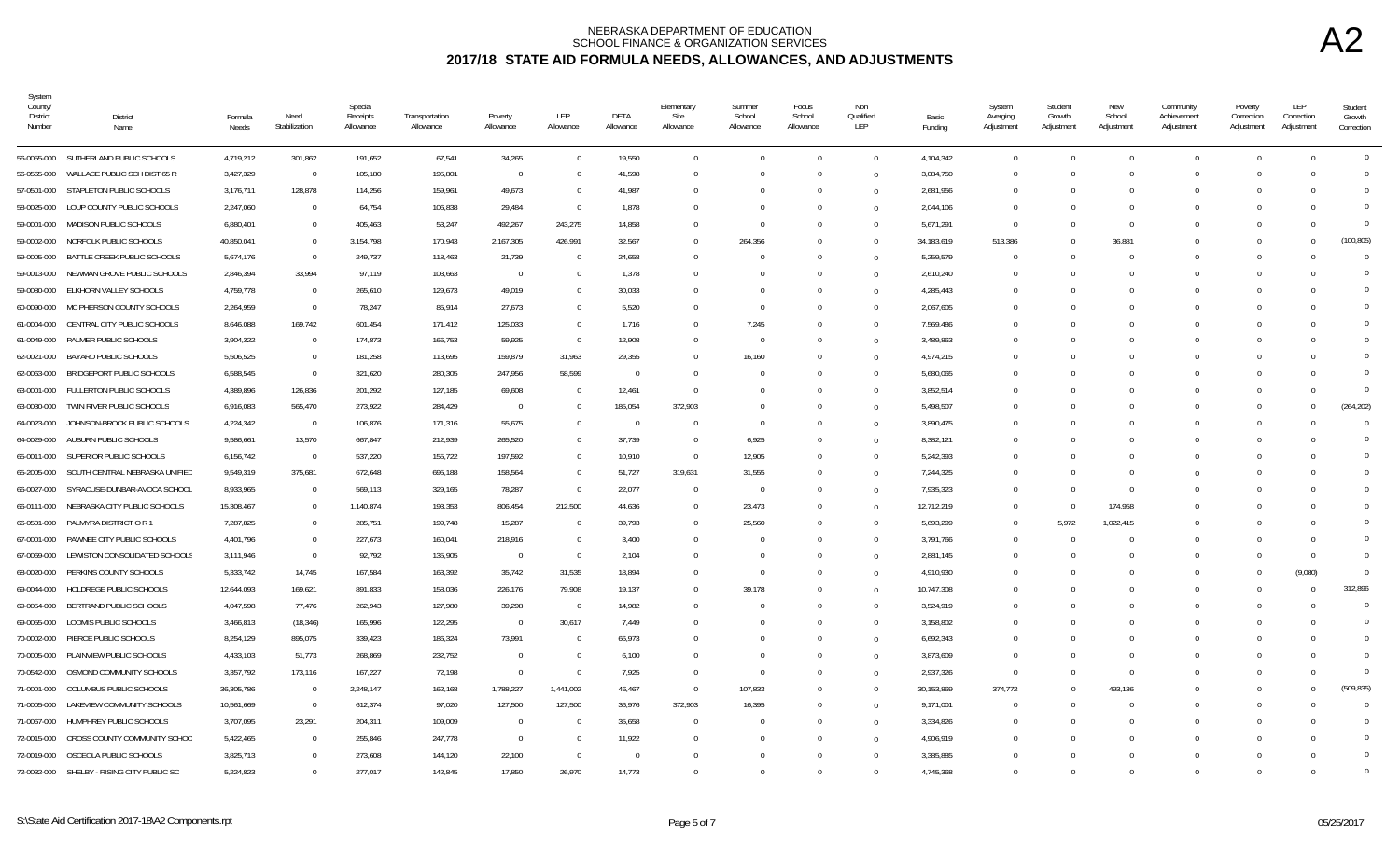| System<br>County/<br>District<br>Number | District<br>Name                           | Formula<br>Needs | Need<br>Stabilization | Special<br>Receipts<br>Allowance | Transportation<br>Allowance | Poverty<br>Allowance | LEP<br>Allowance         | DETA<br>Allowance | Elementary<br>Site<br>Allowance | Summer<br>School<br>Allowance | Focus<br>School<br>Allowance | Non<br>Qualified<br>LEP | Basic<br>Funding | System<br>Averging<br>Adjustment | Student<br>Growth<br>Adjustment | New<br>School<br>Adjustment | Community<br>Achievement<br>Adjustment | Poverty<br>Correction<br>Adjustment | LEP<br>Correction<br>Adjustment | Student<br>Growth<br>Correction |
|-----------------------------------------|--------------------------------------------|------------------|-----------------------|----------------------------------|-----------------------------|----------------------|--------------------------|-------------------|---------------------------------|-------------------------------|------------------------------|-------------------------|------------------|----------------------------------|---------------------------------|-----------------------------|----------------------------------------|-------------------------------------|---------------------------------|---------------------------------|
|                                         | 72-0075-000 HIGH PLAINS COMMUNITY SCHOOLS  | 3,919,816        | $\overline{0}$        | 244,273                          | 238,144                     | 72,893               | $\overline{0}$           | 22,110            | $\overline{0}$                  | $\overline{0}$                | $\Omega$                     | $\Omega$                | 3,342,396        | $\mathbf{0}$                     | $\Omega$                        | $\bigcap$                   | $\overline{0}$                         | $\overline{0}$                      | $\Omega$                        | $\overline{0}$                  |
| 73-0017-000                             | MC COOK PUBLIC SCHOOLS                     | 14,717,613       | 22,447                | 1,175,170                        | 259,859                     | 433,435              | 69,253                   | 17,654            | $\Omega$                        | 26,362                        |                              | $\Omega$                | 12,713,433       | $\overline{0}$                   | $\Omega$                        |                             | $\Omega$                               | $\Omega$                            | $\Omega$                        | $\overline{0}$                  |
|                                         | 73-0179-000 SOUTHWEST PUBLIC SCHOOLS       | 4,395,167        | $\overline{0}$        | 217,190                          | 275,424                     | $\mathbf{0}$         | $\overline{0}$           | 46,617            | $\Omega$                        | 12,200                        |                              | $\Omega$                | 3,843,736        | $\Omega$                         | $\Omega$                        |                             | $\Omega$                               | -0                                  | $\Omega$                        | $\Omega$                        |
|                                         | 74-0056-000 FALLS CITY PUBLIC SCHOOLS      | 10,143,658       | $\overline{0}$        | 760,142                          | 253,033                     | 620,220              | $\overline{0}$           | 22,117            | $\Omega$                        | $\Omega$                      |                              |                         | 8,488,146        | $\Omega$                         | $\Omega$                        | - 0                         | $\Omega$                               | $\Omega$                            | $\Omega$                        | $\Omega$                        |
| 74-0070-000                             | HUMBOLDT TABLE ROCK STEINAUER              | 5,598,963        | 513,225               | 459,349                          | 319,743                     | 162,780              | $\overline{0}$           | 8,806             | $\Omega$                        | $\Omega$                      |                              | $\Omega$                | 4,183,219        | $\Omega$                         |                                 | 130,341                     | $\Omega$                               | (178, 500)                          | - 0                             | $\Omega$                        |
| 75-0100-000                             | ROCK COUNTY PUBLIC SCHOOLS                 | 3,695,306        | $\overline{0}$        | 138,407                          | 46,390                      | $\overline{0}$       | $\Omega$                 | 11,861            | 106,544                         | $\Omega$                      |                              |                         | 3,392,104        | $\Omega$                         | $\Omega$                        | $\Omega$                    | $\Omega$                               | $\Omega$                            | $\Omega$                        | $\overline{0}$                  |
| 76-0002-000                             | CRETE PUBLIC SCHOOLS                       | 21,396,458       | $\overline{0}$        | 1,280,913                        | 356,228                     | 1,394,734            | 1,752,643                | 25,120            |                                 | 352,060                       |                              | $\Omega$                | 15,565,585       | $\mathbf 0$                      | 323,193                         | 664,095                     | $\Omega$                               | $\Omega$                            | $\Omega$                        | (318, 113)                      |
| 76-0044-000                             | DORCHESTER PUBLIC SCHOOL                   | 3,104,788        | 109,323               | 171,506                          | 80,520                      | 35,730               | 36,400                   | 5,455             |                                 | $\Omega$                      |                              | $\Omega$                | 2,665,854        | $\Omega$                         | $\Omega$                        |                             | $\Omega$                               | $\Omega$                            | $\Omega$                        | $\overline{0}$                  |
| 76-0068-000                             | FRIEND PUBLIC SCHOOLS                      | 3,665,554        | 176,786               | 179,403                          | 54,531                      | $\overline{0}$       | $\overline{\phantom{0}}$ | 11,891            | $\Omega$                        | $\Omega$                      |                              | $\Omega$                | 3,242,943        | $\Omega$                         | $\Omega$                        |                             | $\Omega$                               | $\Omega$                            | $\Omega$                        | $\Omega$                        |
|                                         | 76-0082-000 WILBER-CLATONIA PUBLIC SCHOOLS | 6,782,198        | $\overline{0}$        | 228,845                          | 123,731                     | 80,615               | 47,945                   | 22,486            | $\Omega$                        | $\Omega$                      |                              | $\Omega$                | 6,278,576        | $\Omega$                         | $\Omega$                        | - 0                         | $\Omega$                               | - 0                                 | $\Omega$                        | $\Omega$                        |
|                                         | 77-0001-000 BELLEVUE PUBLIC SCHOOLS        | 93,718,997       | $\overline{0}$        | 6,566,027                        | 1,690,077                   | 1,989,951            | 569,500                  | 254,016           | $\Omega$                        | 2,308,427                     |                              |                         | 79,628,674       | 670,213                          | $\Omega$                        | $\Omega$                    | 42,112                                 | $\Omega$                            | $\Omega$                        | $\Omega$                        |
| 77-0027-000                             | PAPILLION LA VISTA COMMUNITY S             | 105,781,999      | $\overline{0}$        | 7,535,239                        | 1,190,091                   | 1,055,047            | 399,539                  | 61,030            | $\Omega$                        | 268,510                       |                              |                         | 94,068,602       | 662,525                          | 1,317,464                       | 413,387                     | 23,933                                 | -0                                  | $^{\circ}$                      | (1, 213, 368)                   |
| 77-0037-000                             | <b>GRETNA PUBLIC SCHOOLS</b>               | 45,300,164       | $\overline{0}$        | 2,137,974                        | 521,405                     | 48,157               | 58,599                   | 31,354            |                                 | 0                             |                              | $\Omega$                | 36,896,137       | 757,098                          | 1,283,186                       | 2,287,593                   | 1,757                                  | $\Omega$                            | $\Omega$                        | 1,276,904                       |
|                                         | 77-0046-000 SPRINGFIELD PLATTEVIEW COMMUN  | 12,112,909       | $\overline{0}$        | 849,792                          | 349,735                     | 56,718               | $\overline{0}$           | 20,625            | $\Omega$                        | 6,566                         |                              | $\Omega$                | 10,828,540       | $\Omega$                         | $\overline{0}$                  | $\Omega$                    | 933                                    | $\Omega$                            | $\Omega$                        | $\overline{0}$                  |
| 78-0001-000                             | ASHLAND-GREENWOOD PUBLIC SCH               | 10,453,631       | 667,927               | 587,186                          | 143,487                     | 175,695              | 31,963                   | 10,185            | $\Omega$                        | 37,810                        |                              | $\Omega$                | 9,141,747        | $\Omega$                         | 59,361                          |                             | $\Omega$                               | $\Omega$                            | $\Omega$                        | (401, 730)                      |
| 78-0009-000                             | YUTAN PUBLIC SCHOOLS                       | 6,167,679        | $\overline{0}$        | 315,781                          | 170,253                     | 52,786               | $\overline{\phantom{0}}$ | 13,591            | $\Omega$                        | $\overline{0}$                |                              | $\Omega$                | 5,625,839        | $\Omega$                         | $\Omega$                        |                             | $\Omega$                               | (10, 571)                           | $\Omega$                        | $\overline{0}$                  |
| 78-0039-000                             | WAHOO PUBLIC SCHOOLS                       | 11,250,588       | $\overline{0}$        | 750,810                          | 319,317                     | 216,323              | 34,627                   | 7,584             | $\bigcap$                       | 42,440                        |                              | $\Omega$                | 9,879,487        | $\Omega$                         | $\Omega$                        |                             | $\Omega$                               | - 0                                 | $\Omega$                        | $\overline{0}$                  |
| 78-0072-000                             | MEAD PUBLIC SCHOOLS                        | 3,732,608        | $\Omega$              | 134,588                          | 120,414                     | 60,763               | $\overline{0}$           | $^{\circ}$        |                                 | $\overline{0}$                |                              | $\Omega$                | 3,416,843        | $\mathbf 0$                      | $\Omega$                        |                             |                                        | $\Omega$                            | - 0                             | $\overline{0}$                  |
| 78-0107-000                             | CEDAR BLUFFS PUBLIC SCHOOLS                | 5,508,952        | $\Omega$              | 102,759                          | 115,676                     | 66,725               | 1,275                    | 7,576             | $\Omega$                        | 32,722                        |                              | $\Omega$                | 4,087,094        | $\Omega$                         | 68,836                          | 1,026,289                   |                                        |                                     | - 0                             | $\Omega$                        |
| 79-0002-000                             | MINATARE PUBLIC SCHOOLS                    | 3,364,241        | $\Omega$              | 194,215                          | 19,656                      | 246,550              | 11,475                   | 37,219            |                                 | - 0                           |                              | $\Omega$                | 2,855,126        | $\Omega$                         | $\Omega$                        |                             | $\Omega$                               |                                     | $\Omega$                        | $\Omega$                        |
| 79-0011-000                             | MORRILL PUBLIC SCHOOLS                     | 5,073,604        | $\overline{0}$        | 176,063                          | 164,262                     | 227,646              | 31,963                   | 13,600            | $\Omega$                        | $\overline{0}$                |                              | $\cap$                  | 4,460,070        | $\Omega$                         | $\Omega$                        |                             | $\Omega$                               | - ( )                               | $\Omega$                        | $\Omega$                        |
| 79-0016-000                             | <b>GERING PUBLIC SCHOOLS</b>               | 18,952,633       | 300,301               | 983,105                          | 136,901                     | 1,072,537            | 27,185                   | 62,252            | $\Omega$                        | 30,129                        |                              | $\Omega$                | 16,340,223       | $\Omega$                         |                                 |                             |                                        |                                     | - 0                             | $\Omega$                        |
| 79-0031-000                             | MITCHELL PUBLIC SCHOOLS                    | 8,351,171        | 910,739               | 273,227                          | 96,120                      | 233,031              | 22,289                   | 17,234            | $\overline{0}$                  | $\overline{0}$                |                              |                         | 6,798,531        | $\overline{0}$                   | $\Omega$                        | - 0                         | $\Omega$                               | $\Omega$                            | $\Omega$                        | $\overline{0}$                  |
| 79-0032-000                             | SCOTTSBLUFF PUBLIC SCHOOLS                 | 34,297,740       | $\overline{0}$        | 2,155,935                        | 305,834                     | 2,621,935            | 601,971                  | 61,511            | 319,631                         | 284,455                       |                              |                         | 27,169,988       | 336,676                          | 162,125                         | 230,140                     | $\Omega$                               | $\Omega$                            | - 0                             | 47,539                          |
| 80-0005-000                             | MILFORD PUBLIC SCHOOLS                     | 8,380,032        | $\overline{0}$        | 282,490                          | 134,503                     | 75,998               | $\overline{\phantom{0}}$ | 44,335            |                                 | 6,622                         |                              | $\Omega$                | 7,836,084        | $\Omega$                         | $\Omega$                        |                             |                                        | $\Omega$                            | $\Omega$                        | $\overline{0}$                  |
| 80-0009-000                             | SEWARD PUBLIC SCHOOLS                      | 14,936,213       | $\overline{0}$        | 1,764,237                        | 256,284                     | 85,000               | 31,963                   | 17,730            | $\Omega$                        | - 0                           |                              |                         | 12,780,999       | $\Omega$                         | $\Omega$                        |                             | $\Omega$                               | $\Omega$                            | $\Omega$                        | $\overline{0}$                  |
| 80-0567-000                             | CENTENNIAL PUBLIC SCHOOLS                  | 6,110,276        | $\overline{0}$        | 477,407                          | 324,670                     | 103,700              | $\overline{0}$           | 13,077            | $\cap$                          | 7,385                         |                              | $\Omega$                | 5,184,037        | $\Omega$                         | $\Omega$                        |                             | $\cap$                                 | - 0                                 | - 0                             | $\mathbf{0}$                    |
| 81-0003-000                             | HAY SPRINGS PUBLIC SCHOOLS                 | 2,872,461        | 18,032                | 63,260                           | 33,480                      | 148,750              | $\overline{\phantom{0}}$ | 6,446             | $\Omega$                        | - 0                           |                              | $\Omega$                | 2,602,493        | $\Omega$                         | $\Omega$                        |                             | $\Omega$                               | - 0                                 | - 0                             | $\Omega$                        |
| 81-0010-000                             | GORDON-RUSHVILLE PUBLIC SCHS               | 8,936,360        | 500,826               | 480,383                          | 201,743                     | 448,598              | 53,272                   | $\Omega$          | 319,631                         | - 0                           |                              | $\Omega$                | 6,931,907        | $\Omega$                         |                                 |                             |                                        | C                                   | - 0                             | $\Omega$                        |
|                                         | 82-0001-000 LOUP CITY PUBLIC SCHOOLS       | 4,402,723        | $\overline{0}$        | 196,422                          | 155,270                     | 117,478              | $\Omega$                 | 5,704             |                                 | $\Omega$                      |                              |                         | 3,927,849        | $\Omega$                         | $\Omega$                        |                             | $\Omega$                               |                                     | $\Omega$                        | $\Omega$                        |
| 82-0015-000                             | LITCHFIELD PUBLIC SCHOOLS                  | 2,318,750        | 19,291                | 88,377                           | 65,345                      | 26,104               | $\Omega$                 | 2,002             |                                 | $\Omega$                      |                              | $\Omega$                | 2,117,631        | $\Omega$                         | $\Omega$                        |                             |                                        | $\Omega$                            | $\Omega$                        | $\Omega$                        |
| 83-0500-000                             | SIOUX COUNTY PUBLIC SCHOOLS                | 2,310,265        | $\overline{0}$        | 31,124                           | 36,788                      | $\overline{0}$       | $^{\circ}$               | 28,988            |                                 | $\Omega$                      |                              | $\Omega$                | 2,213,365        | $\Omega$                         |                                 |                             |                                        |                                     | - 0                             | $\overline{0}$                  |
|                                         | 84-0003-000 STANTON COMMUNITY SCHOOLS      | 5,922,414        | 258,329               | 363,462                          | 144,263                     | 118,205              | $\Omega$                 | 19,647            |                                 | - 0                           |                              | $\Omega$                | 5,018,508        | $\Omega$                         | $\Omega$                        |                             | $\Omega$                               | - 0                                 | $\Omega$                        | $\Omega$                        |
|                                         | 85-0060-000 DESHLER PUBLIC SCHOOLS         | 3,853,811        | $\overline{0}$        | 170,347                          | 129,631                     | 83,205               | $\Omega$                 | 13,455            | $\cap$                          | $\bigcap$                     |                              | $\Omega$                | 3,457,173        | $\Omega$                         | $\Omega$                        |                             | $\Omega$                               | - 0                                 | $\Omega$                        | $\Omega$                        |
| 85-0070-000                             | THAYER CENTRAL COMMUNITY SCHS              | 5,613,436        | $\overline{0}$        | 289,722                          | 210,123                     | 121,934              | $\Omega$                 | 32,590            | $\bigcap$                       | 1,132                         |                              |                         | 4,957,935        | $\Omega$                         | $\Omega$                        |                             | $\Omega$                               | $\Omega$                            | $\Omega$                        | $\overline{0}$                  |
| 85-2001-000                             | BRUNING-DAVENPORT UNIFIED SYS              | 3,031,013        | $\overline{0}$        | 210,906                          | 145,814                     | $\Omega$             | $\Omega$                 | 24,418            |                                 | $\Omega$                      |                              | $\Omega$                | 2,649,875        | $\Omega$                         |                                 |                             |                                        | $\Omega$                            | $\Omega$                        | $\overline{0}$                  |
| 86-0001-000                             | THEDFORD PUBLIC SCHOOLS                    | 2,410,696        | 354,625               | 66,545                           | 25,507                      | $\Omega$             | 0                        | 24,211            |                                 | $\mathbf{0}$                  |                              | $\Omega$                | 2,200,595        | $\Omega$                         |                                 |                             |                                        | -0                                  | $\Omega$                        | (260, 787)                      |
|                                         | 87-0001-000 PENDER PUBLIC SCHOOLS          | 4,818,924        | $\Omega$              | 300.398                          | 62,210                      | 68.053               | 25,500                   | 18.003            | $\Omega$                        | 2,510                         |                              | (25,500)                | 4,387,669        | $\Omega$                         | $\Omega$                        |                             | O.                                     | - 0                                 | (19, 919)                       | $\overline{0}$                  |